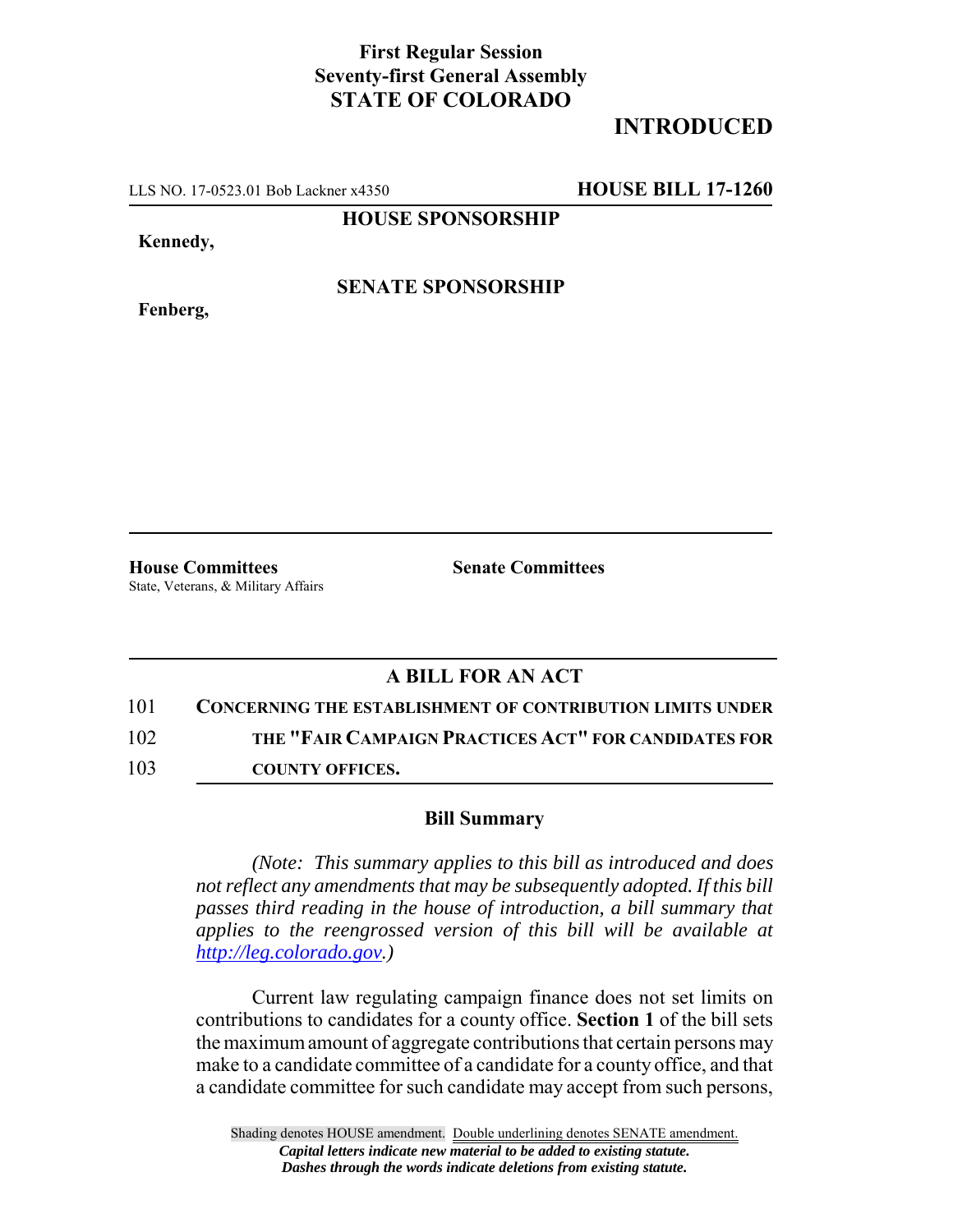as follows:

- ! In the case of any person other than a small donor committee or a political party, \$1,250 for both the primary and general elections;
- ! In the case of a small donor committee, \$12,500 for both the primary and general elections; and
- ! In the case of a political party, \$22,125 for the applicable election cycle.

The bill defines "county office" to mean a county commissioner, county clerk and recorder, sheriff, coroner, treasurer, assessor, or surveyor.

Section 1 also specifies that the contribution limits in the bill are required to be adjusted for inflation in the same manner as other contribution limits specified in the state constitution.

The bill also makes statutory requirements governing the disclosure of campaign finance information and the filing of disclosure reports applicable to a contribution made to, or received by, a candidate committee of a candidate for a county office.

**Section 2** makes a conforming amendment.

 *Be it enacted by the General Assembly of the State of Colorado:* **SECTION 1.** In Colorado Revised Statutes, 1-45-103.7, **amend** (7)(a) and (7)(b); and **add** (1.5) as follows: **1-45-103.7. Contribution limits - county offices - treatment of independent expenditure committees - contributions from limited liability companies - voter instructions on spending limits - definitions.** (1.5) (a) (I) THE MAXIMUM AMOUNT OF AGGREGATE CONTRIBUTIONS THAT ANY ONE PERSON OTHER THAN A SMALL DONOR COMMITTEE OR A POLITICAL PARTY MAY MAKE TO A CANDIDATE COMMITTEE OF A CANDIDATE FOR A COUNTY OFFICE, AND THAT A CANDIDATE COMMITTEE FOR SUCH CANDIDATE MAY ACCEPT FROM ANY 12 SUCH PERSON, IS ONE THOUSAND TWO HUNDRED FIFTY DOLLARS FOR THE PRIMARY ELECTION AND ONE THOUSAND TWO HUNDRED FIFTY DOLLARS FOR THE GENERAL ELECTION.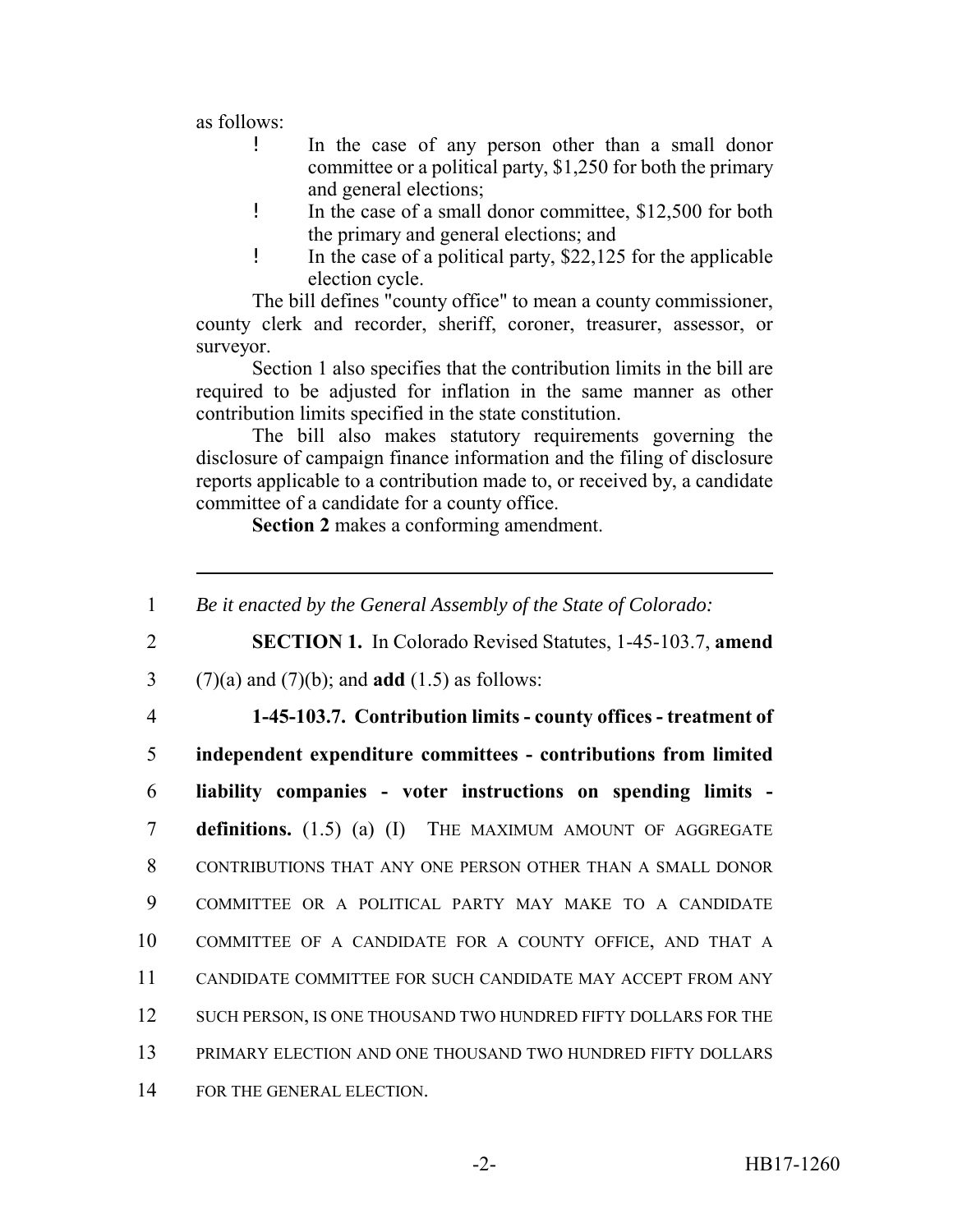(II) THE MAXIMUM AMOUNT OF AGGREGATE CONTRIBUTIONS THAT ANY ONE SMALL DONOR COMMITTEE MAY MAKE TO A CANDIDATE COMMITTEE OF A CANDIDATE FOR A COUNTY OFFICE, AND THAT A CANDIDATE COMMITTEE FOR SUCH CANDIDATE MAY ACCEPT FROM ANY ONE SMALL DONOR COMMITTEE, IS TWELVE THOUSAND FIVE HUNDRED DOLLARS FOR THE PRIMARY ELECTION AND TWELVE THOUSAND FIVE HUNDRED DOLLARS FOR THE GENERAL ELECTION.

 (III) THE MAXIMUM AMOUNT OF AGGREGATE CONTRIBUTIONS THAT A POLITICAL PARTY MAY MAKE TO A CANDIDATE COMMITTEE OF A CANDIDATE FOR A COUNTY OFFICE, AND THAT A CANDIDATE COMMITTEE FOR SUCH CANDIDATE MAY ACCEPT FROM ANY POLITICAL PARTY, IS TWENTY-TWO THOUSAND ONE HUNDRED TWENTY-FIVE DOLLARS FOR THE APPLICABLE ELECTION CYCLE.

 (b) CANDIDATES MAY ACCEPT CONTRIBUTIONS SUBJECT TO THE AGGREGATE LIMITS SPECIFIED IN SUBSECTION (1.5)(a)(I) OR (1.5)(a)(II) OF THIS SECTION IN ACCORDANCE WITH SUBSECTION (3) OF THIS SECTION.

 (c) ANY MONETARY AMOUNT SPECIFIED IN SUBSECTION (1.5)(a) OF THIS SECTION MUST BE ADJUSTED IN ACCORDANCE WITH THE ADJUSTMENTS MADE TO OTHER CONTRIBUTION LIMITS AS SPECIFIED IN 20 SECTION 3 (13) OF ARTICLE XXVIII OF THE STATE CONSTITUTION.

21 (d) THE REQUIREMENTS OF SECTIONS 1-45-108 AND 1-45-109, AS APPLICABLE, APPLY TO ANY CONTRIBUTION MADE OR RECEIVED THAT IS 23 SUBJECT TO SUBSECTION  $(1.5)(a)$  OF THIS SECTION.

 (e) FOR PURPOSES OF THIS SUBSECTION (1.5), "COUNTY OFFICE" MEANS A COUNTY COMMISSIONER, COUNTY CLERK AND RECORDER, SHERIFF, CORONER, TREASURER, ASSESSOR, OR SURVEYOR.

27 (7) (a) Any person who believes that a violation of subsection  $(5)$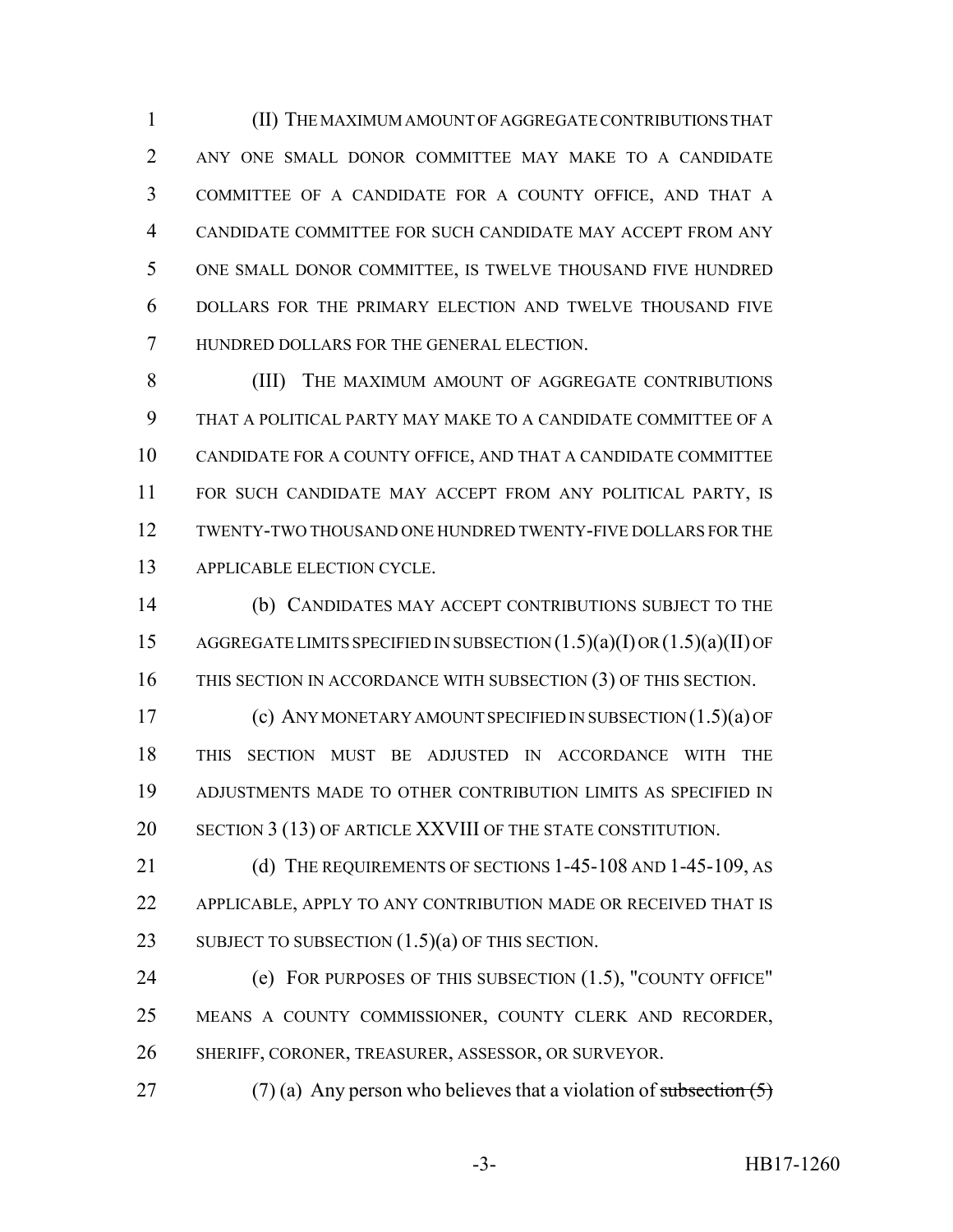1 or  $(6)$  SUBSECTION  $(1.5)$ ,  $(5)$ , OR  $(6)$  of this section has occurred may file a written complaint with the secretary of state no later than one hundred eighty days after the date of the alleged violation. The complaint shall be IS subject to all applicable procedures specified in section 9 (2) of article 5 XXVIII of the state constitution, SECTION 1-45-111.5, OR THE SECRETARY OF STATE'S RULES CONCERNING CAMPAIGN AND POLITICAL FINANCE.

 (b) Any person who has violated any of the provisions of 8 paragraph (a), (b), or (c) of subsection  $(5)$  SUBSECTION  $(1.5)$ ,  $(5)(a)$ , 9 (5)(b), (5)(c), or subsection (6) of this section shall be IS subject to a civil penalty of at least double and up to five times the amount contributed or received in violation of the applicable provision.

 **SECTION 2.** In Colorado Revised Statutes, **add** 30-10-113 as follows:

 **30-10-113. Contribution limits for county offices - definitions.** (1) THE MAXIMUM AMOUNT OF AGGREGATE CONTRIBUTIONS THAT PERSONS MAY MAKE TO A CANDIDATE COMMITTEE OF A CANDIDATE FOR A COUNTY OFFICE AND THAT A CANDIDATE COMMITTEE FOR SUCH CANDIDATE MAY ACCEPT FROM SUCH PERSONS, AND RELATED REQUIREMENTS GOVERNING THE DISCLOSURE OF SUCH CONTRIBUTIONS, ARE SPECIFIED IN SECTION 1-45-103.7 (1.5).

21 (2) FOR PURPOSES OF THIS SECTION:

 (a) "COUNTY OFFICE" MEANS A COUNTY COMMISSIONER, COUNTY CLERK AND RECORDER, SHERIFF, CORONER, TREASURER, ASSESSOR, OR SURVEYOR.

 (b) "PERSON" HAS THE SAME MEANING AS SPECIFIED IN SECTION 2 26 (11) OF ARTICLE XXVIII OF THE STATE CONSTITUTION.

**SECTION 3. Act subject to petition - effective date -**

-4- HB17-1260